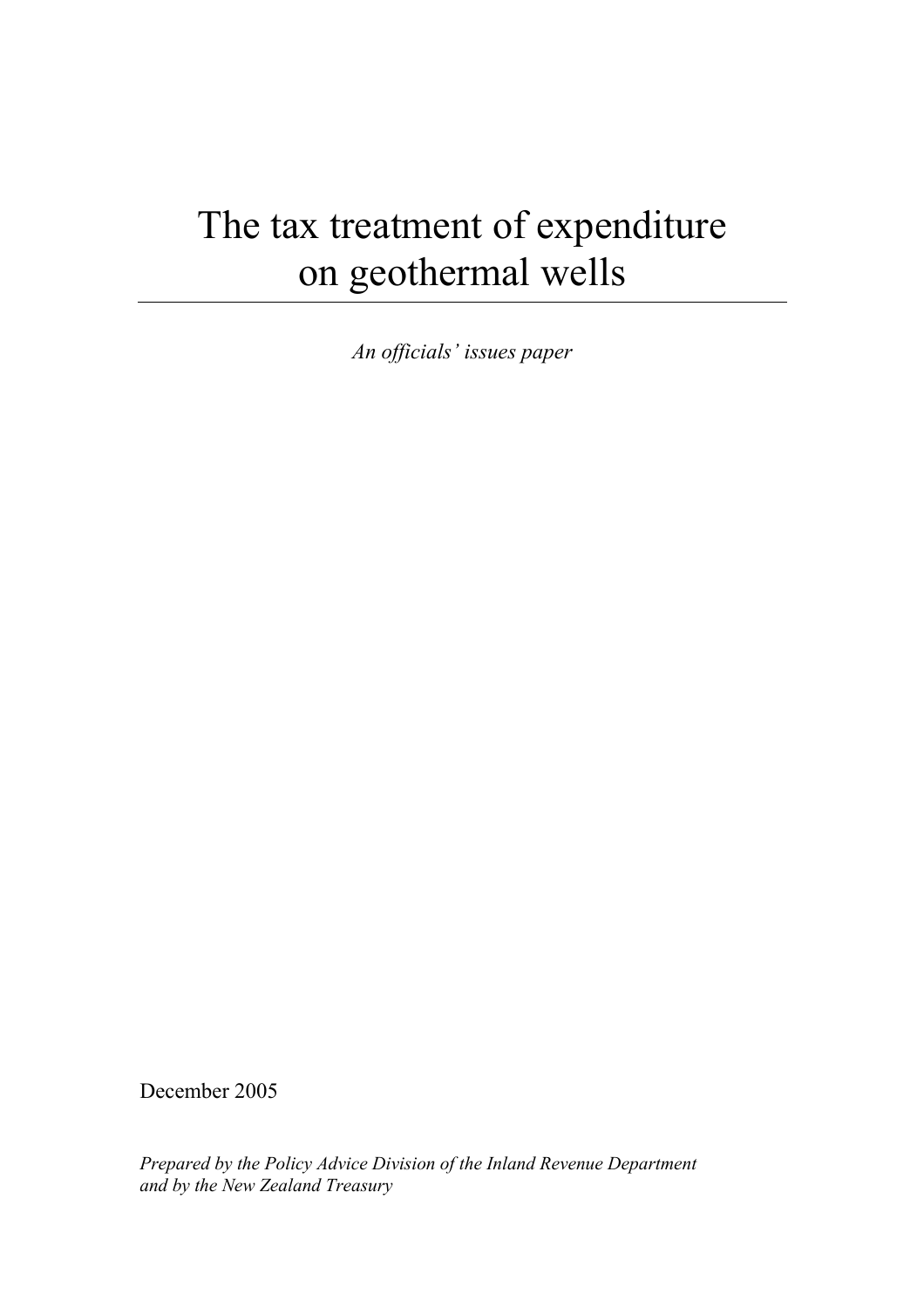First published in December 2005 by the Policy Advice Division of the Inland Revenue Department, P O Box 2198, Wellington.

The tax treatment of expenditure on geothermal wells – an officials' issues paper. ISBN 0-478-27132-8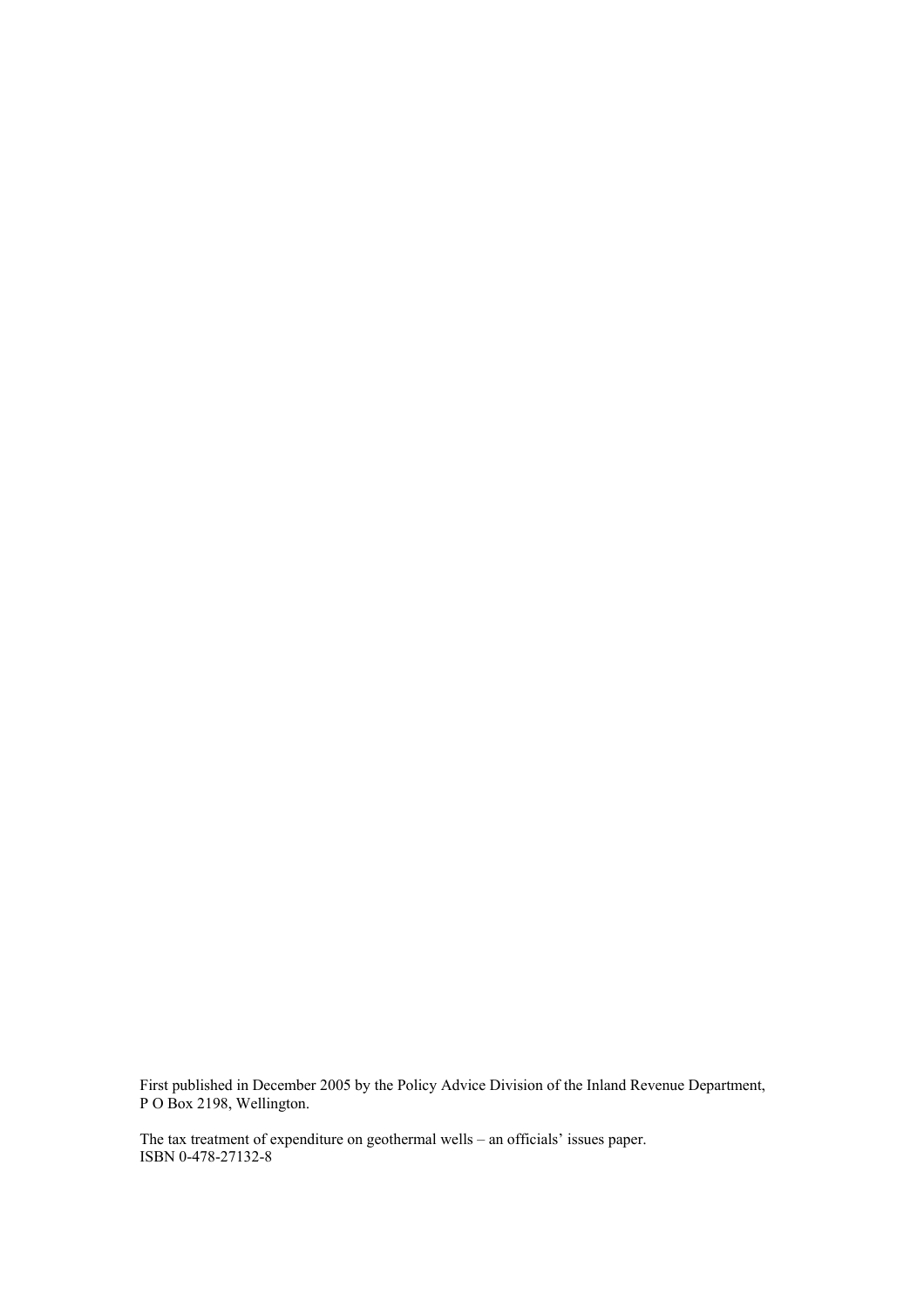# **CONTENTS**

| Chapter 1 | <b>INTRODUCTION</b>                                                    | 1      |
|-----------|------------------------------------------------------------------------|--------|
|           | Summary of suggested legislative changes                               | 1      |
|           | How to make a submission on the suggested changes                      | 3      |
| Chapter 2 | THE CURRENT TAX TREATMENT OF EXPENDITURE ON<br><b>GEOTHERMAL WELLS</b> | 4      |
|           | Geothermal energy and power generation                                 | 4      |
|           | Current tax law                                                        | 6      |
|           | The economic framework                                                 | $\tau$ |
|           | The suggested tax solution                                             | 8      |
| Chapter 3 | <b>EXPLORATION DRILLING</b>                                            | 9      |
|           | Amortising exploration drilling                                        | 9      |
|           | Using an average success rate for exploration drilling                 | 9      |
|           | Working out the amortisation rate                                      | 11     |
|           | When to begin amortising                                               | 12     |
| Chapter 4 | AN IMMEDIATE WRITE-OFF FOR WELL DRILLING                               |        |
|           | EXPENDITURE IN CERTAIN CIRCUMSTANCES                                   | 13     |
|           | Unsuccessful production drilling                                       | 13     |
|           | When the right to develop a field is abandoned                         | 13     |
|           | Application date                                                       | 14     |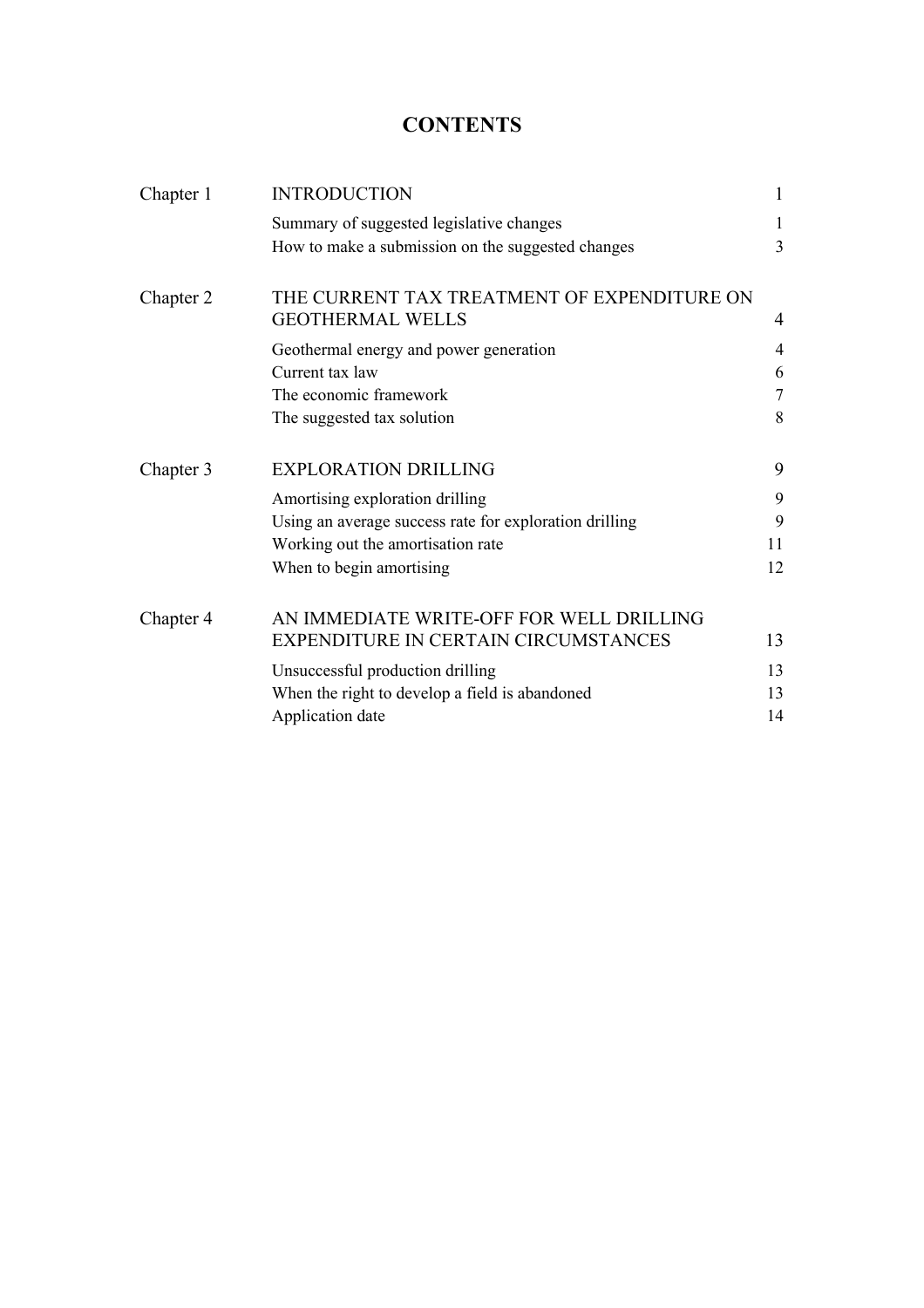# **INTRODUCTION**

- <span id="page-3-0"></span>1.1 Ensuring security of electricity supply is a critical issue for all New Zealanders. The relatively high global oil prices and the run down of the Maui gas field make alternative energy sources for power generation attractive. It is against this background that officials have been looking at a number of tax issues relating to exploration and development of geothermal energy.
- 1.2 Geothermal energy has been used for power generation in New Zealand since the 1950s. While the government undertook early geothermal exploration and development, it is now being done by commercial businesses, for whom tax is obviously an important matter.
- 1.3 Taxpayers involved in the power generation industry have identified two taxrelated problems:
	- the non-deductibility of expenditure incurred in exploration drilling when the geothermal well is not subsequently used for production purposes; and
	- the non-deductibility of expenditure on drilling a geothermal well, in a productive field, when the resulting well is unusable.
- 1.4 This paper, which has been prepared by officials from the Policy Advice Division of Inland Revenue and from the Treasury, outlines the two problems and suggests a range of possible solutions. It seeks views on the suggested changes before we make recommendations to the government on the matter. The government has indicated that it would like to see legislative changes included in a taxation bill to be introduced in early 2006.

## **Summary of suggested legislative changes**

- 1.5 An "exploration well" would be a well drilled before a company applies for resource consents to develop a geothermal field. Furthermore:
	- The cost of exploration wells would be amortised and the value of the annual deduction would be a straight line rate of 11 per cent of the costs of drilling.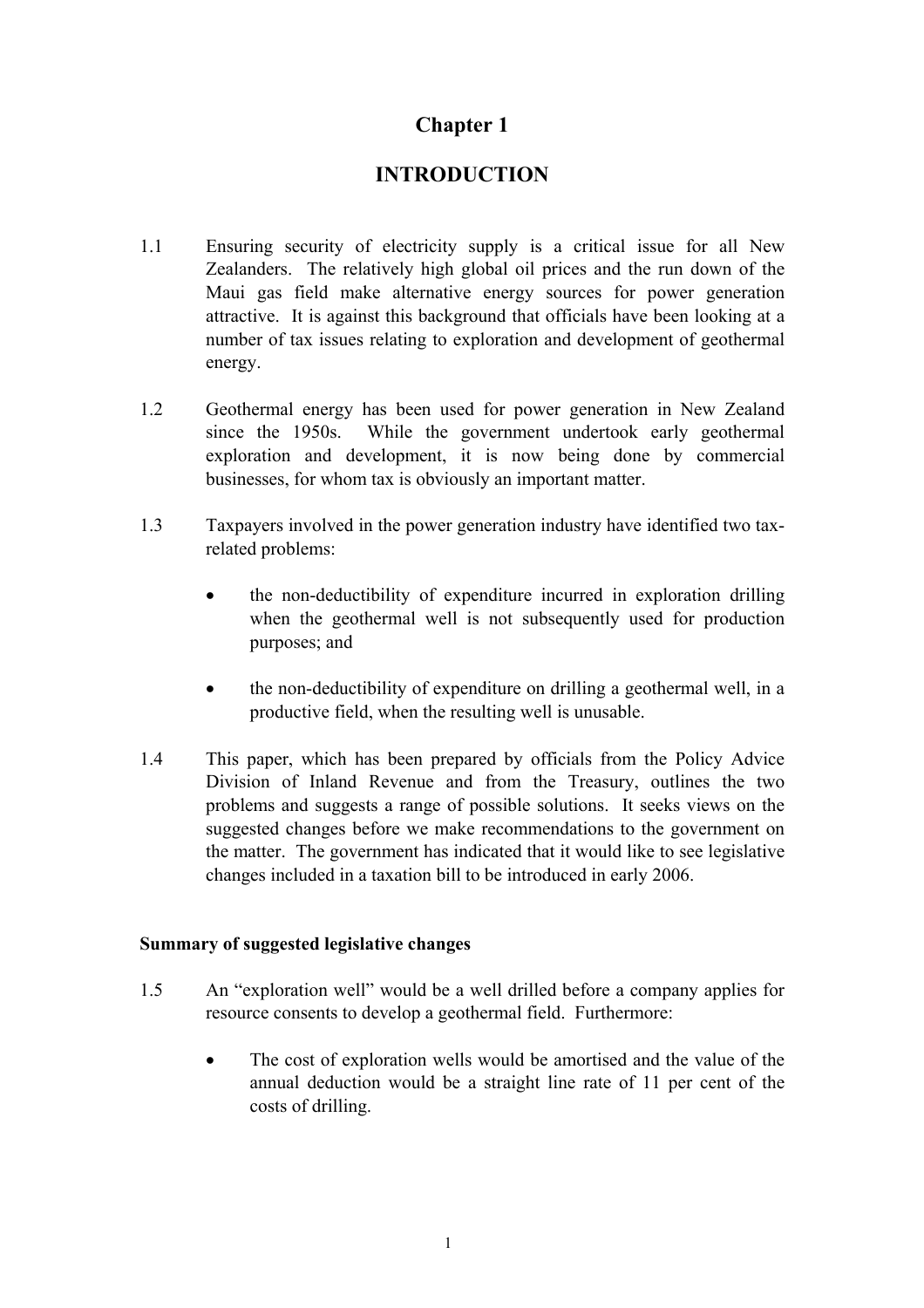- Tax deductions for exploration wells would be allowed from the date that well completion testing begins. Failed exploration drilling would be amortised at the same rates as successful wells. The possibility of failed wells is taken into account in the amortisation rate.
- Expenditure on drilling geothermal wells incurred after the date that the first application is made to develop a geothermal field would have to be capitalised and treated under normal depreciation rules.
- 1.6 It is also suggested that a write-off for the value of a geothermal well be allowed in limited circumstances. For wells drilled in the production phase, a tax deduction would be allowed if the well could not be used and the expenditure was written off for accounting purposes. For expenditure incurred on wells when the field is subsequently abandoned, a deduction for losses would be allowed if a geothermal well were sold or the rights to develop a geothermal field were abandoned.
- 1.7 The suggested changes would apply from the 2003-04 income tax year.

## **How the changes would work – example**

Hotwater Co is looking for a geothermal field that is suitable for its business of power generation. It has a resource consent to explore the Waiariki field and after initial survey work, it drills ten exploration wells. On the basis of the information provided by these wells, Hotwater Co decides to build a power station on the field. It lodges resource consent applications to develop the field, including water use, water discharge and building consents.

Under the suggested approach, the cost of the first ten exploration wells would be capitalised and amortised. The annual deduction is 11 percent of cost, from the date that the well's completion testing starts. If the resource management applications are unsuccessful or the project is subsequently abandoned any resulting losses can be written off.

In this case, Hotwater Co is committed to use the field for production purposes. It decides to drill two more wells after lodging applications for the necessary resource consent. The tax implications of this decision, under the suggested changes, are that this expenditure would be capitalised as field development and would be subject to the normal depreciation rules. In other words, the expenditure would be deemed to be incurred for production wells, since it was incurred after the exploration drilling phase. It would be depreciable over 20 years, the current estimate of estimated useful life, from the date that the wells are in use or available for use.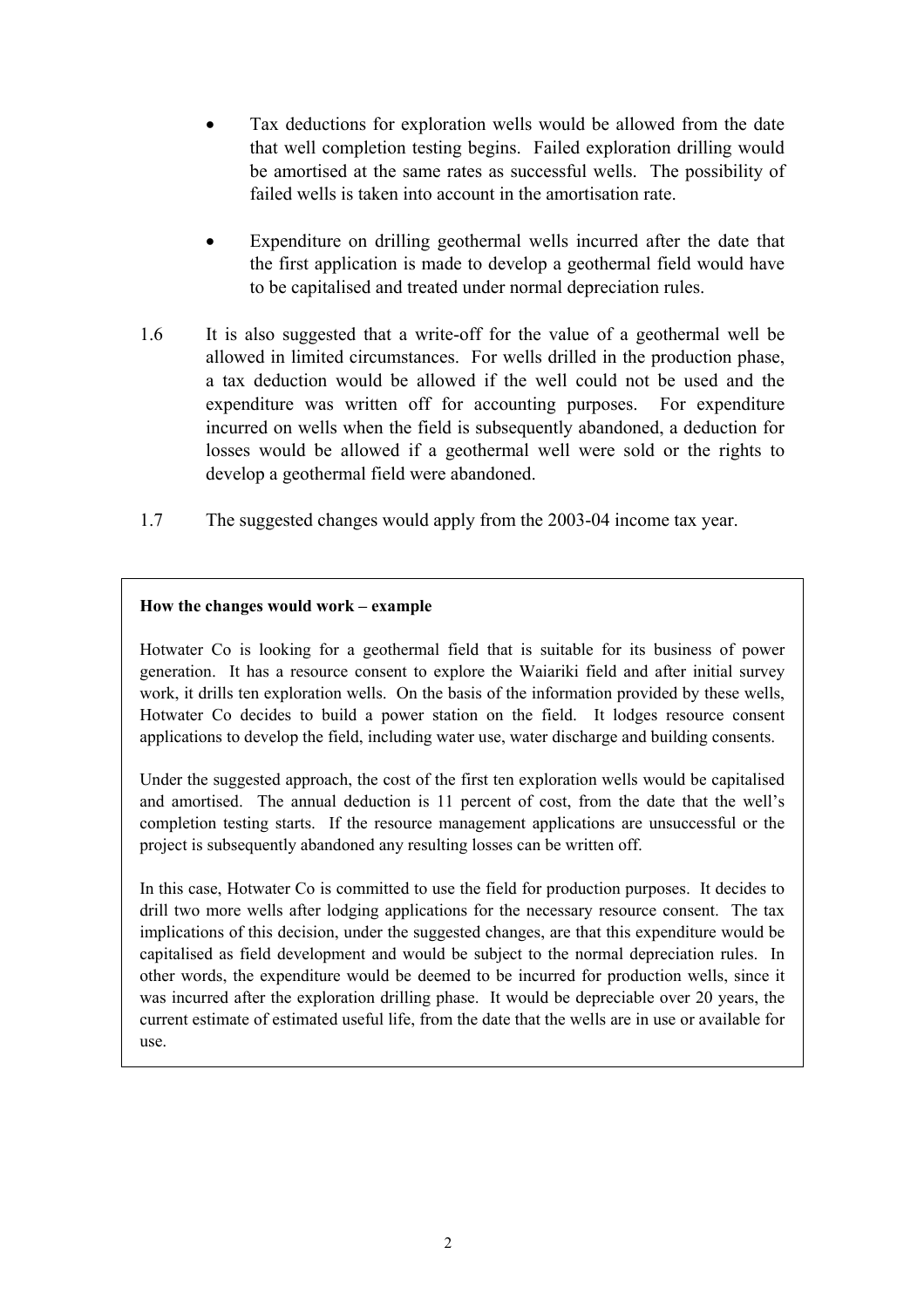#### <span id="page-5-0"></span>**How to make a submission on the suggested changes**

- 1.8 We would appreciate receiving any comments on the suggested changes by 31 January 2006.
- 1.9 Submissions should be sent to:

Geothermal expenditure project C/- Deputy Commissioner, Policy Policy Advice Division Inland Revenue Department P O Box 2198 Wellington New Zealand

1.10 Alternatively, submissions can be made in electronic form, in which case 'Geothermal expenditure project' should appear in the subject line. The electronic address is:

policy.webmaster@ird.govt.nz

1.11 Please note that submissions may be the subject of a request under New Zealand's Official Information Act 1982. The withholding of particular submissions on the grounds of privacy, or for any other reason, will be determined in accordance with that Act. If there is any part of your submission that you consider could be properly withheld under that Act (for example, for reasons of privacy), please indicate this clearly in your submission.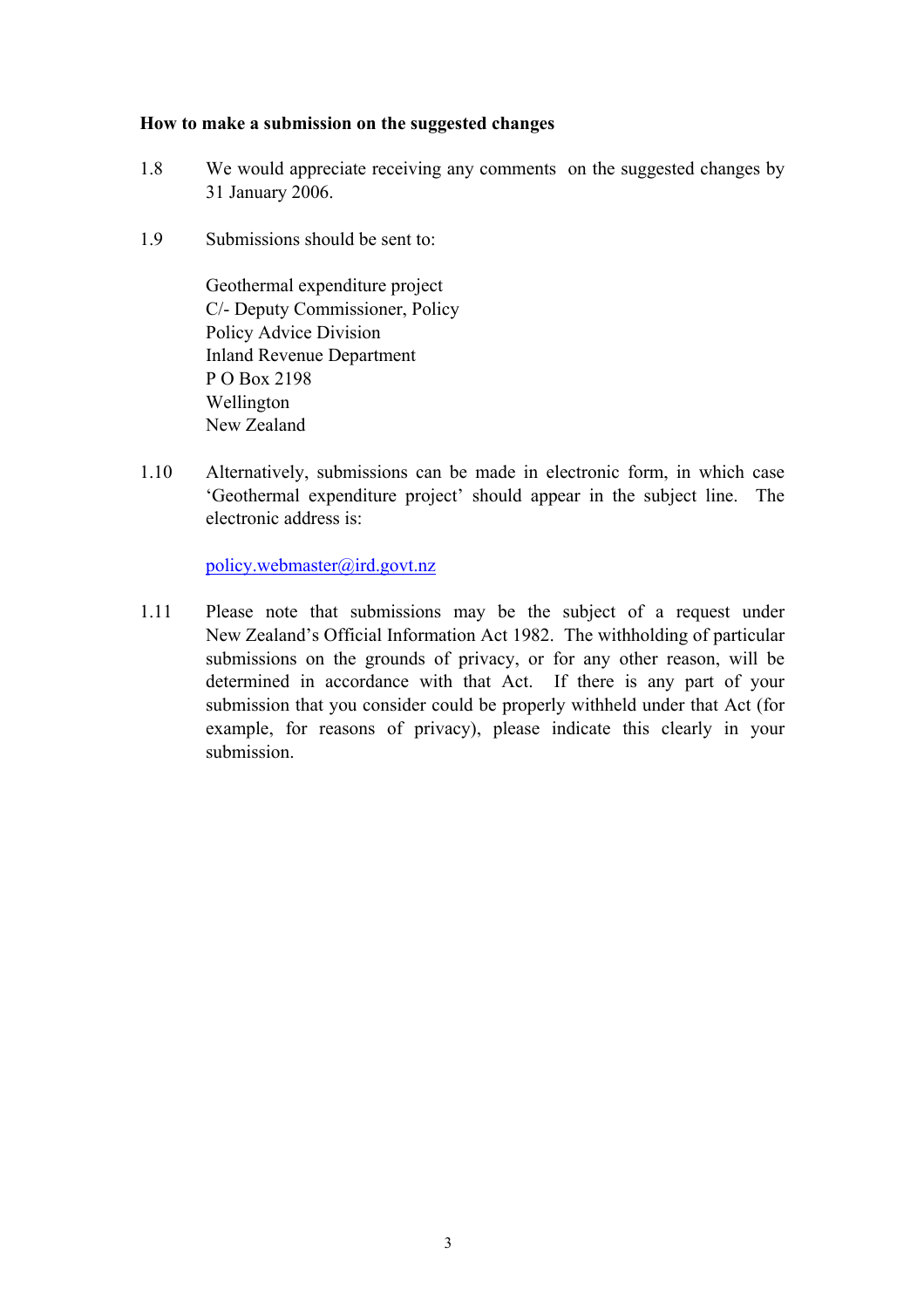# <span id="page-6-0"></span>**THE CURRENT TAX TREATMENT OF EXPENDITURE ON GEOTHERMAL WELLS**

- 2.1 For geothermal generation, the "fuel" largely remains a capital item, and it is important to get the tax treatment of capital costs as correct as possible.
- 2.2 The term "blackhole expenditure" is often used to describe expenditure such as that incurred on geothermal wells. The issue of blackhole expenditure on geothermal drilling has been raised in the context of:
	- expenditure incurred in exploration drilling of wells that are not subsequently used for production purposes; and
	- expenditure on production drilling that result in wells that cannot be used in the production process.
- 2.3 Analysis of these tax issues is made more problematic because it is difficult to define a successful exploration well or the contribution that a well makes toward any future income-earning asset.
- 2.4 When businesses spend money on exploration drilling, they do not know whether a well will be used for producing income. Not only are there the physical aspects of the field and each well to consider. There are also broader economic considerations, such as whether the business can make enough money from building a new power station. Thus a well could be successful in one sense, in that it produces enough steam to be used to generate power, but it may not be sensible to build a power station for the foreseeable future.
- 2.5 It is also difficult to know to what extent an exploration well, successful or otherwise, contributes towards a better understanding of the field and the location of any eventual production wells.

## **Geothermal energy and power generation**

- 2.6 Geothermal power generation involves finding and harnessing a geothermal resource. The stages of developing a geothermal field for power generation include:
	- *discovery phase*: determining that a geothermal resource exists and warrants further examination;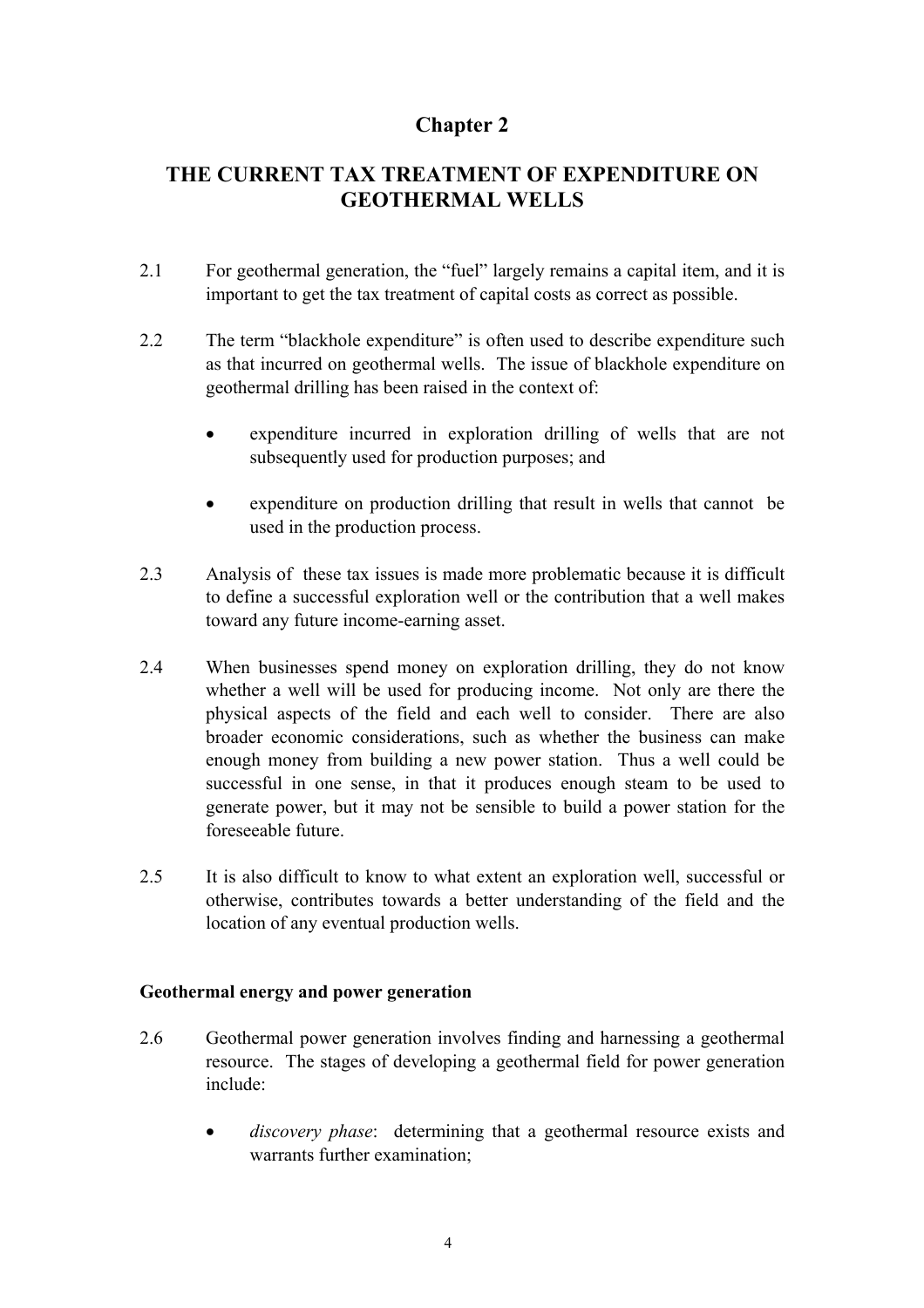- *an exploration phase*: determining the size, quality and viability of using the geothermal field to generate electricity; and
- *production phase*: developing the power station/steam field concept, getting the necessary resource and building consents, drilling production wells and building the power station.
- 2.7 Geothermal exploration and production are managed under the Resource Management Act 1991. Local regional councils are the organisations responsible for the resource consenting processes. In practice, there are separate resource consents for the exploration phase and the production phase.
- 2.8 Under the current resource consent process there is no certainty that the company that does the initial exploration will be the company that develops the geothermal field. Thus it is possible that the first exploration company could be left with exploration wells on a field that another company takes into the production phase. In practice, the initial explorer will have the advantage of additional information from its exploration drilling programme. It should also have developed a workable relationship with local landowners and other interest groups.
- 2.9 The major risks with trying to harness geothermal energy are associated with the fluid conditions (and the risks of well scaling or corrosion) and permeability of the reservoir. Geothermal exploration typically costs between \$25 and \$60 million per field. These costs typically include:
	- pre-drilling cost land access, analysis of any existing field data and surface surveying and analysis (mapping, geological, geochemical and geophysical work), with ecology studies carried out in preparation for consent applications;
	- the exploration drilling consent process;
	- drilling exploration wells (the bulk of the costs) typically involves drilling a number of wells at between \$3-5 million per well;
	- subsurface data analysis which tends to occur as the drilling is being done, including analysis of cores and cuttings, sampling and analysis of deeper fluids, testing of specific well characteristics and general assessment of reservoir conditions and response; and
	- development of a computer simulated reservoir model.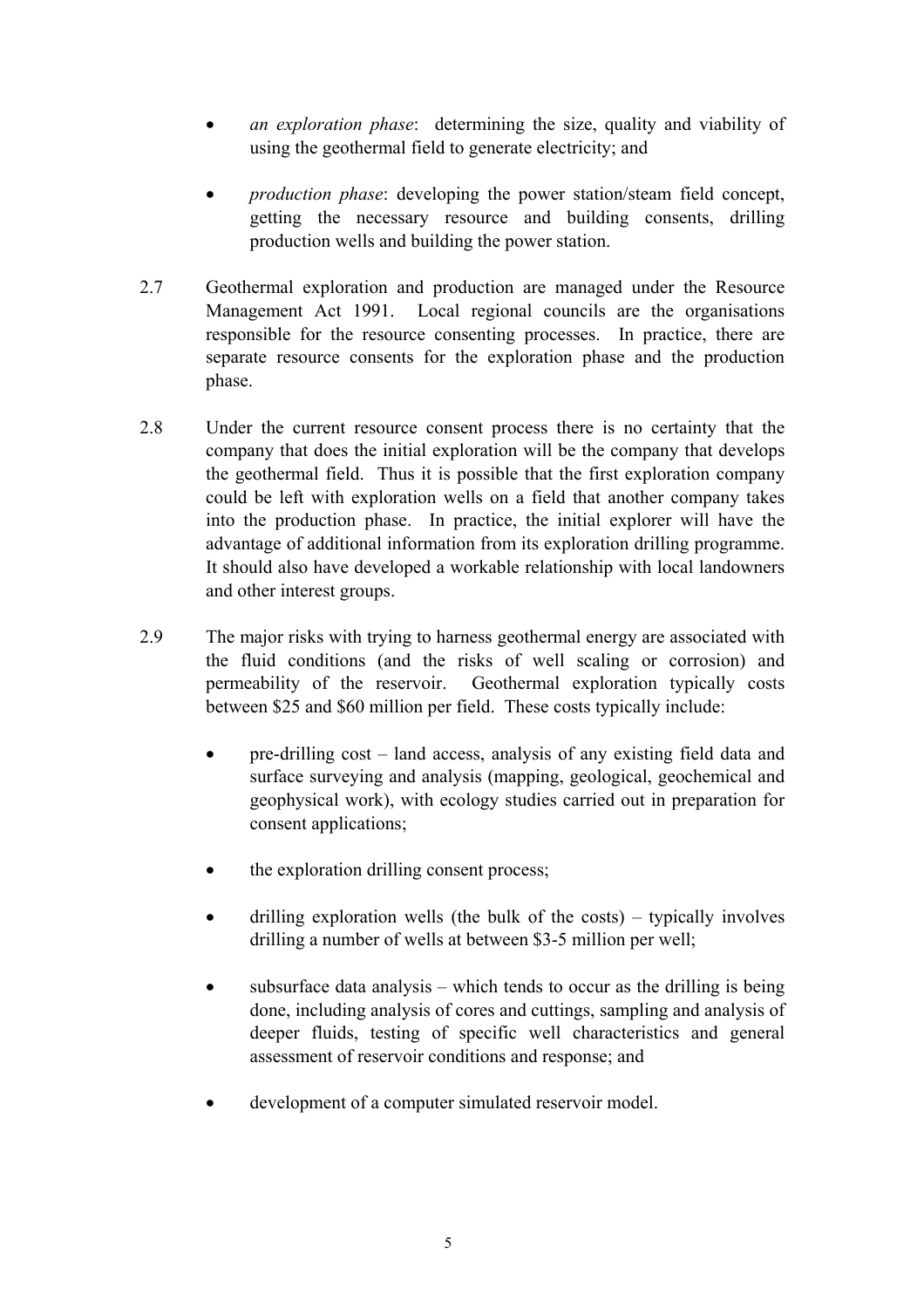- <span id="page-8-0"></span>2.10 When a field is found to be a good prospect, the explorer proceeds to develop a station/steam field concept, possibly in partnership with local interests. The firm then applies for the necessary resource consents only if the field is sufficiently attractive. When development resource consents have been obtained, the developer may hold them for years before it commits to the production phase. $<sup>1</sup>$ </sup>
- 2.11 The decision whether to build a power station hinges on the attractiveness of a steam field and on many other variables – notably expectations about the future wholesale price of electricity.
- 2.12 If a geothermal field is developed, the power station and steam field concept is drawn up and implemented. A proportion of the earlier exploration wells may be used. Some may be suitable to use to produce the steam required to generate electricity. Others may be suitable to re-inject the spent water back into the ground or may be suitable for monitoring the condition of the geothermal field. Additional production, monitoring and re-injection wells may also be drilled at this time. The power station and steam field infrastructure are also built.
- 2.13 Once up and running, a geothermal power station requires new wells from time to time. Existing wells may run out of pressure or be damaged by corrosion, scaling within the well (or surrounding formation), earth movement (subsidence or earthquake), or during well workovers. Other wells may be required to develop new sectors of the wider resource. Replacement rates tend to be field-specific depending on the nature of the fluid being produced or re-injected. Some of this production drilling may not be suitable for use.

#### **Current tax law**

- 2.14 The current tax rules work to create non-depreciable and non-deductible capital expenditure.
- 2.15 Section DA 2(1) of the Income Tax Act 2004 limits deductions for capital expenditure. It says that a person is denied a deduction for an amount of expenditure or loss to the extent that the expenditure is of a capital nature.

<sup>&</sup>lt;sup>1</sup> Resource consents may have a "use it or lose it" condition that indicates that consent rights are forfeited if no work is done within a specified period. However, the Resource Management Act 1991 allows local councils to extend this period.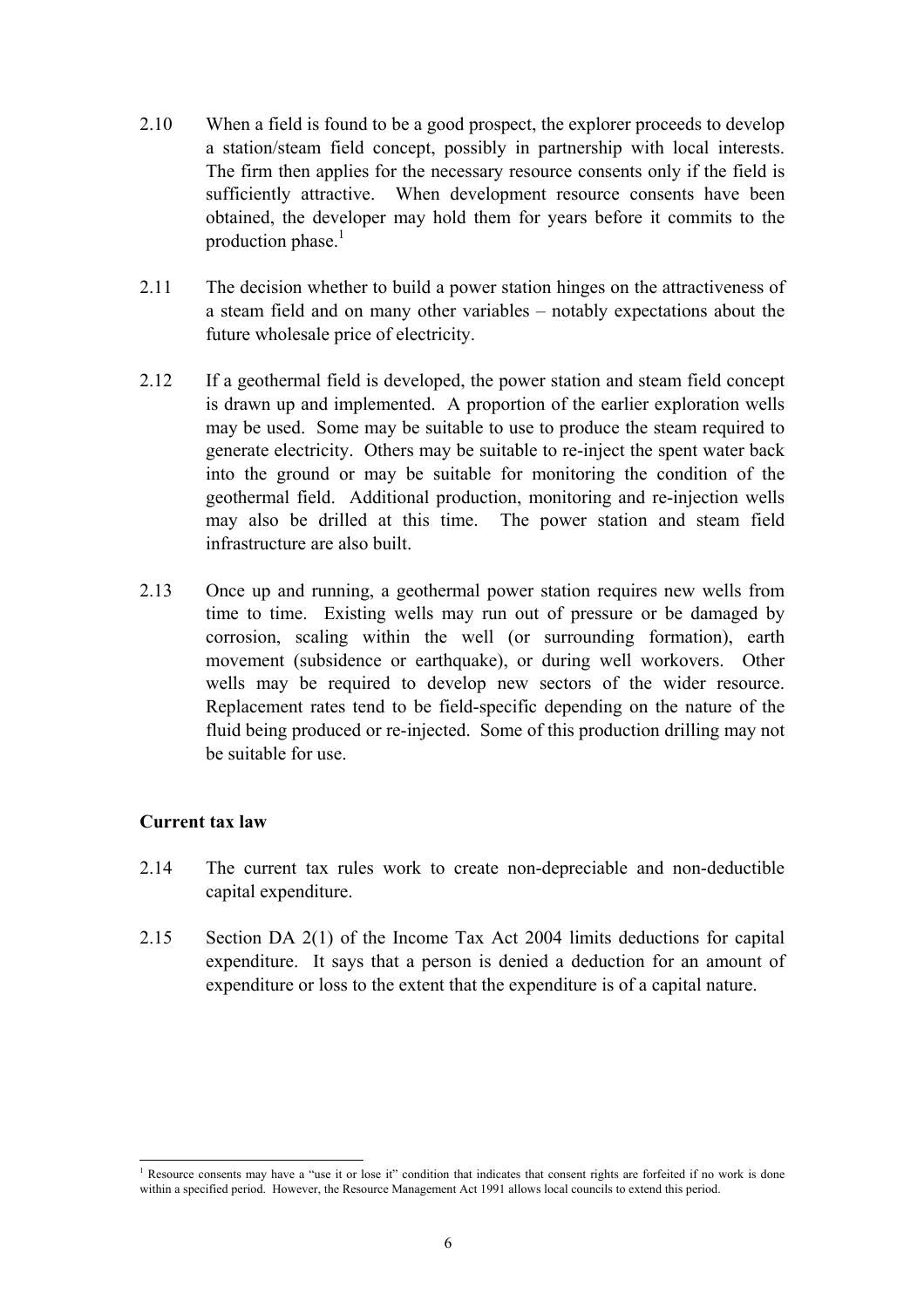- <span id="page-9-0"></span>2.16 Section DA 4 says that the capital limitation (section DA 2(1)) does not apply to an amount of depreciation loss merely because the item is itself of a capital nature.
- 2.17 Section EE 1(2) describes when an amount of depreciation loss arises. In broad terms, the asset must be owned by the taxpayer, must be property that in the normal course of events is expected to depreciate, and must be in use or be available for use.
- 2.18 Section EE 41(2) allows the amount of depreciation loss to include, losses arising from the difference between the tax book value and the amount received when an asset is sold or scrapped.
- 2.19 The concerns that certain drilling costs are blackhole expenditure seem valid. The cost of unused exploration wells falls within section DA 2(1) unless section EE 1(2) applies. However, such a well is not in use or available for use and it is therefore non-depreciable and non-deductible expenditure. The same analysis holds for the cost of unsuccessful production drilling. That is, the well is never in use or available for use and also appears to be nondepreciable and non-deductible expenditure.

#### **The economic framework**

- 2.20 From an economic perspective, we are concerned about the non-deductibility of capital expenditure only when the expenditure provides an asset that falls in value immediately or over time.
- 2.21 For taxes not to interfere with investment decisions, it is necessary for the investment decisions of taxpayers and non-taxpayers to be identical. As people will wish to invest if the present value of the benefits from an investment exceeds its cost, asset valuations must be independent of tax rates.
- 2.22 For asset valuations to be independent of tax rates, economic depreciation (the fall in market value of assets) must be deductible.<sup>2</sup> Conversely, if assets rise in value, the accruing capital gain (the rise in the market value) would need to be taxed, irrespective of whether or not assets were sold. In practice, there are formidable problems in taxing accruing capital gains. Even countries with capital gains taxes generally do not levy taxes on accruing gains.

 $\overline{\phantom{a}}$ <sup>2</sup> This proposition is often referred to as the "invariant-valuations proposition". For a formal discussion, see P.A. Samuelson (1964), "The Deductibility of Economic Depreciation to Insure Invariant Valuations", *Journal of Political Economy*, 72(6), 604- 606. Samuelson's article ignores uncertainty. For an extension that considers uncertainty see, G. Fane (1987) "Neutral Taxation under Uncertainty", *Journal of Public Economics*, 33, 95-105.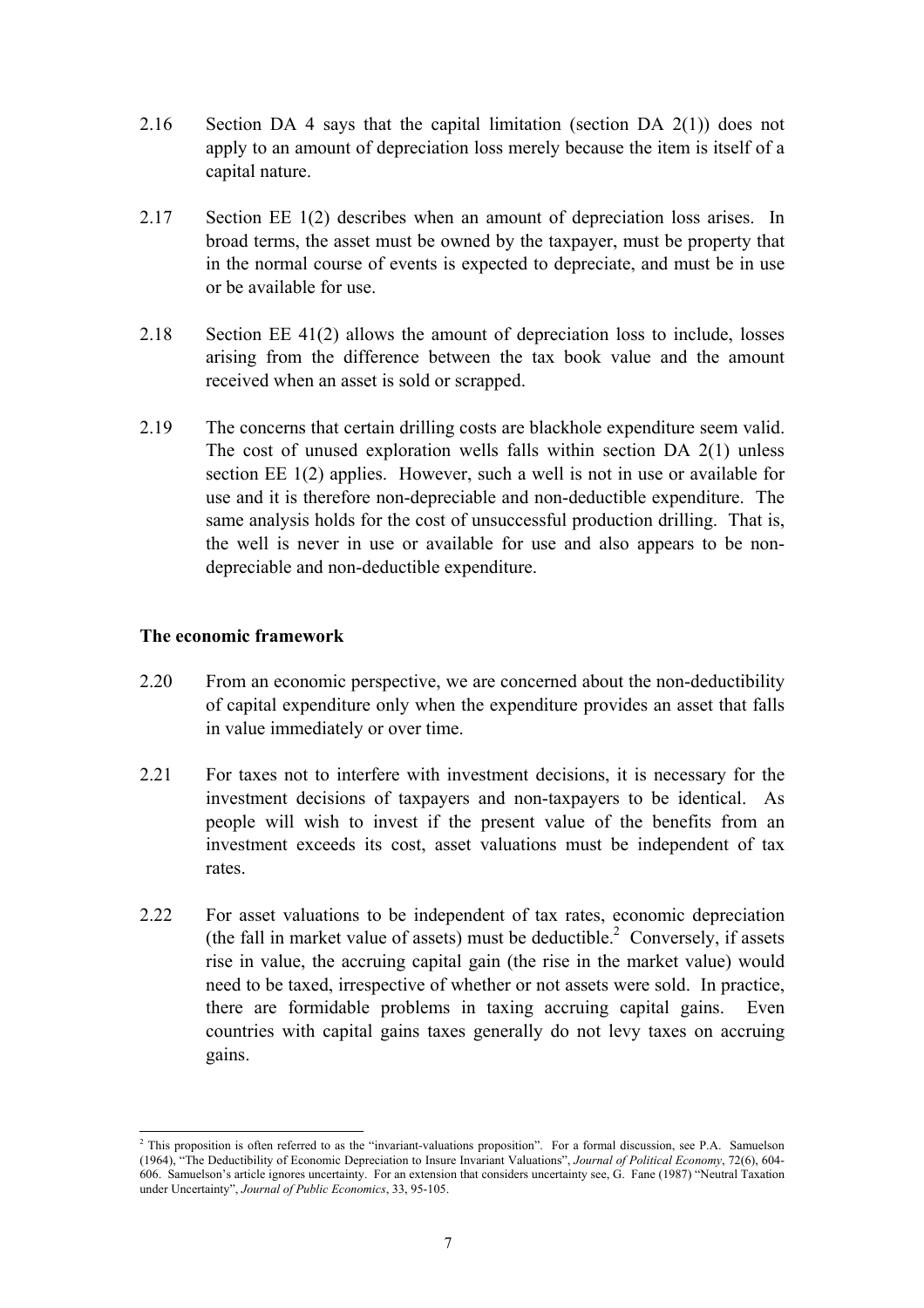- <span id="page-10-0"></span>2.23 Most business assets depreciate, however. Allowing deductions for economic depreciation for depreciating assets would, at least in theory, be a way of ensuring that, at least for these assets, investment decisions are independent of tax rates.
- 2.24 As discussed earlier, it may be difficult at the time of drilling to determine whether a useful asset has been created. It is also difficult to estimate the value the asset might have.
- 2.25 One approach when faced with such uncertainty is to capitalise the value of all unsuccessful wells into the next successful well. This approach recognises that the amount spent on exploration is related to the expected gains from exploring. However, this approach would be harsh in cases where the field never proves successful. For most depreciating assets, the law allows depreciation deductions as well as a deduction for any loss on scrapping. We therefore suggest treating expenditure on geothermal exploration wells in a way that is reasonable given the tax treatment of depreciable assets.

## **The suggested tax solution**

- 2.26 The depreciation rules seem to be generally working in relation to the production phase of geothermal drilling. The one exception is when production drilling produces a well that cannot be used. In this instance, we suggest allowing a deduction for expenditure incurred on failed production drilling.
- 2.27 For exploration drilling, we suggest that expenditure on geothermal exploration wells be guided by rules that allow the expenditure to be amortised. The amortisation rate would be an estimate of the likely success rate multiplied by the estimate of useful life of a successful geothermal well. The amortisation rate applies to all exploration wells, regardless of whether they are or are not successful.
- 2.28 The suggested approach is set out in more detail in chapters 3 and 4.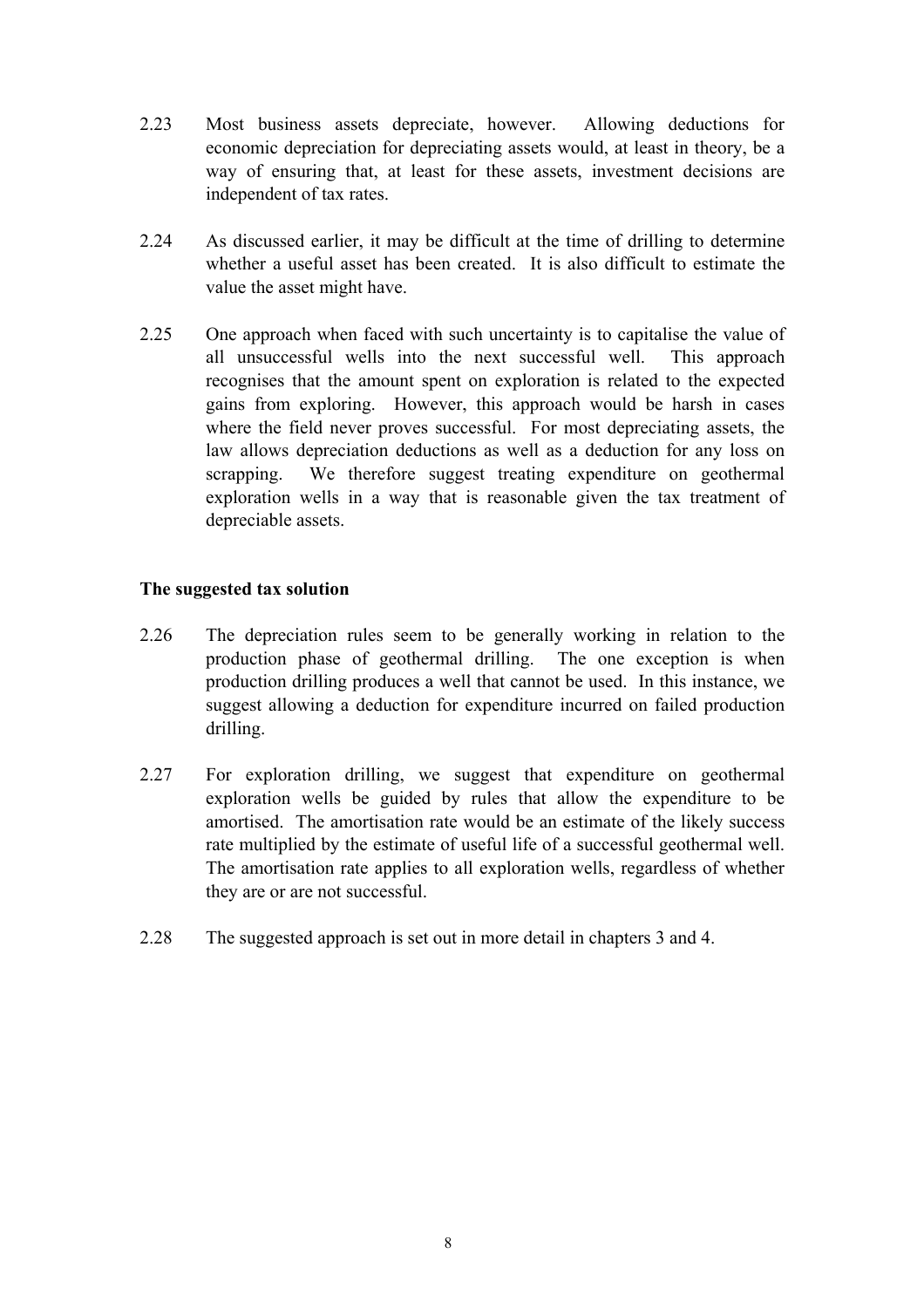# **EXPLORATION DRILLING**

- <span id="page-11-0"></span>3.1 As discussed earlier, we suggest that expenditure on exploration drilling be treated separately from production drilling. To do this we need a reasonably robust and workable definition of exploration drilling.
- 3.2 The date of filing resource consents applications to develop a geothermal field, taking it to the production phase, is a way of differentiating between exploration and production drilling. Under this approach, expenditure on drilling incurred before the date of lodging applications to develop a field (typical resource applications for field development relate to the water extraction and water discharge and the relevant building consents) would be subject to the suggested amortisation rules.
- 3.3 We invite feedback on the way that we have suggested exploration drilling could be defined.

## **Amortising exploration drilling**

3.4 We suggest that expenditure incurred on exploration drilling be amortised at 11 per cent per annum. The deductions would be calculated from the start of well completion testing.

#### **Using an average success rate for exploration drilling**

- 3.5 As discussed earlier, defining a successful exploration well and its contribution toward an income-earning asset is problematic. There is the question of whether the well will ever be used and the physical aspects of the field and each well to consider. When faced with such uncertainties a pragmatic approach seems best.
- 3.6 We suggest using an estimate of the average success rate for geothermal exploration drilling to assist in working out an amortisation rate for expenditure on all geothermal exploration wells. The benefit of this approach is that it is not necessary to identify whether a particular exploration well is or is not a failure. This would deal with the practical problem of determining whether an exploration well is successful or unsuccessful.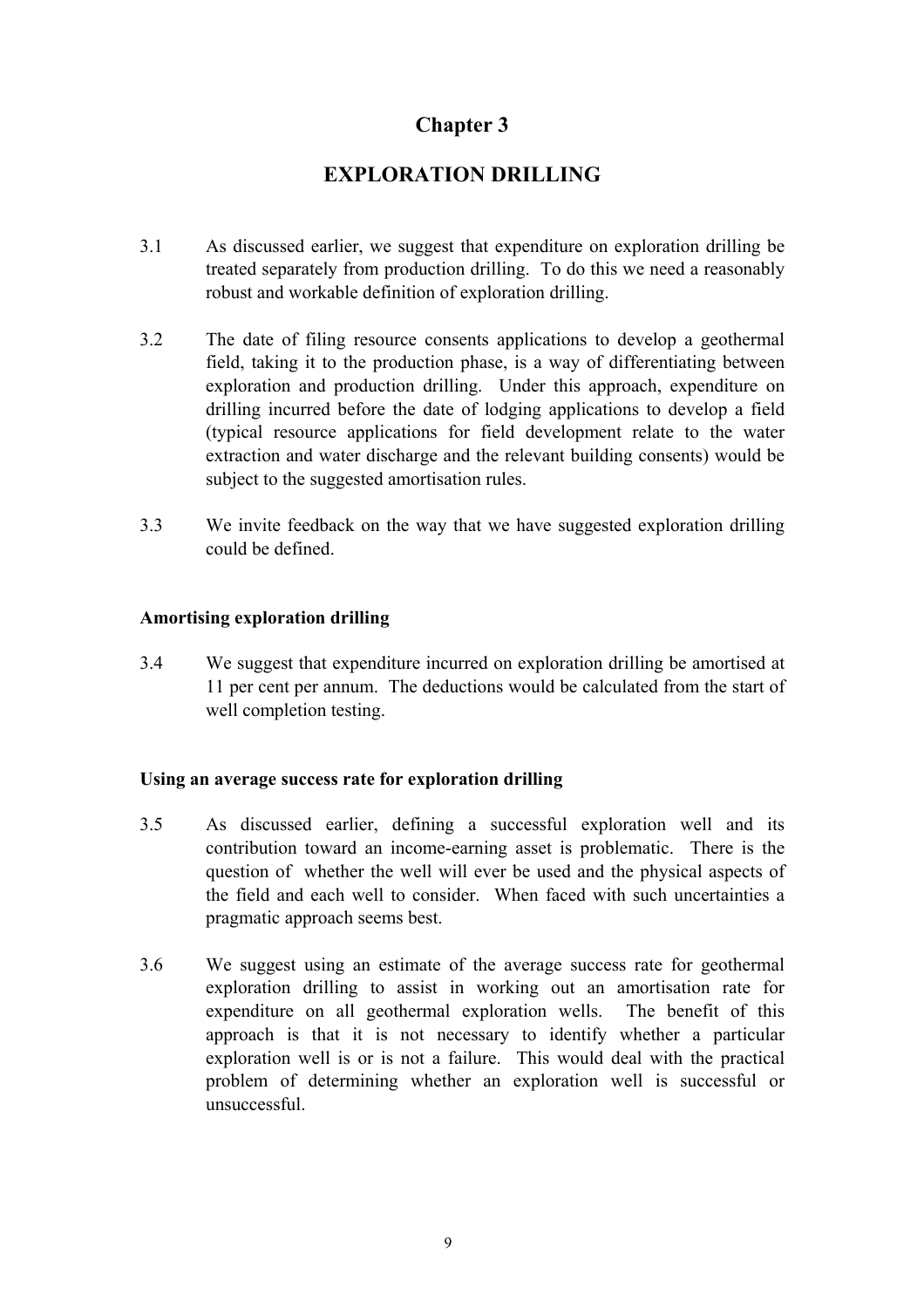- 3.7 Since we are considering exploration drilling, it is appropriate to consider the success rates for the first few wells drilled in a geothermal field. In the past, seven to 15 exploration wells were normally required to answer critical questions about the suitability of a geothermal field for power generation.<sup>3</sup> However, changes to the structure of the industry suggest that exploration programmes of five to ten wells are now likely to be the typical approach.<sup>4</sup>
- 3.8 Table 1 summarises the success rate for geothermal drilling in New Zealand and is based on research by Barr, Grant and McIachlan.<sup>5</sup> Their definition of success was any well capable of producing 1MW or more of power. These data clearly suggest that treating all exploration wells as successes is too harsh. They also suggest that expensing all exploration drilling is too generous. What we need is an estimate of the likely success rate for exploration drilling.
- 3.9 Table 1 data suggest a 53 percent success rate for well drilling, meaning a ten-well exploration programme will find, on average, 5.3 productive wells.<sup>6</sup>

|                      | Success rate (percent) per 5 wells drilled* |       |       |         |       |  |
|----------------------|---------------------------------------------|-------|-------|---------|-------|--|
| Field                | 1st                                         | 2nd   | 3rd   | 4th     | 5th   |  |
| Wairakei             | 20%                                         | 40%   | 40%   | 80%     | 40%   |  |
| Kawerau              | 20%                                         | 80%   | 60%   | $100\%$ | 60%   |  |
| <b>Broadlands</b>    | 60%                                         | 60%   | 40%   | 80%     | 80%   |  |
| Mokai                | 60%                                         | n.a   | n.a   | n.a     | n.a   |  |
| Ngawha               | 40%                                         | 100%  | 60%   | n.a     | n.a   |  |
| Average success rate | 40.0%                                       | 70.0% | 50.0% | 86.7%   | 60.0% |  |

## **Table 1: Success rates for geothermal well drilling**

\*A success is denoted as a well that produces 1MW or more

3.10 It is not clear whether the 53 percent average success rate is appropriate. On one hand, the 53 per cent average success rate for geothermal exploration drilling may be too generous because the Table 1 definition of a success excludes wells that produce less than 1MW or more of steam. Some of these unsuccessful wells may still have an economic value. They may have been useful for field monitoring or re-injection purposes or have contributed information about where to drill next, or where best to locate of the final production wells (assuming that the geothermal field is developed).

 $\overline{\phantom{a}}$ 

<sup>&</sup>lt;sup>3</sup> Proving and development of geothermal fields(1984), Hugh Barr, Malcolm A. Grant, and Robert Mclachlan, Report no. 116, Department of Scientific and Industrial Research, Wellington, pp 2, 18, and 24.

<sup>&</sup>lt;sup>4</sup> This is based on advice from the Resources and Networks Branch, Ministry of Economic Development.

Proving and development of geothermal fields(1984), Hugh Barr, Malcolm A. Grant, and Robert Mclachlan, Report no. 116, Department of Scientific and Industrial Research, Wellington.

 $(1+1+3+3+2+2+4+3+5)/(9*5)=0.53$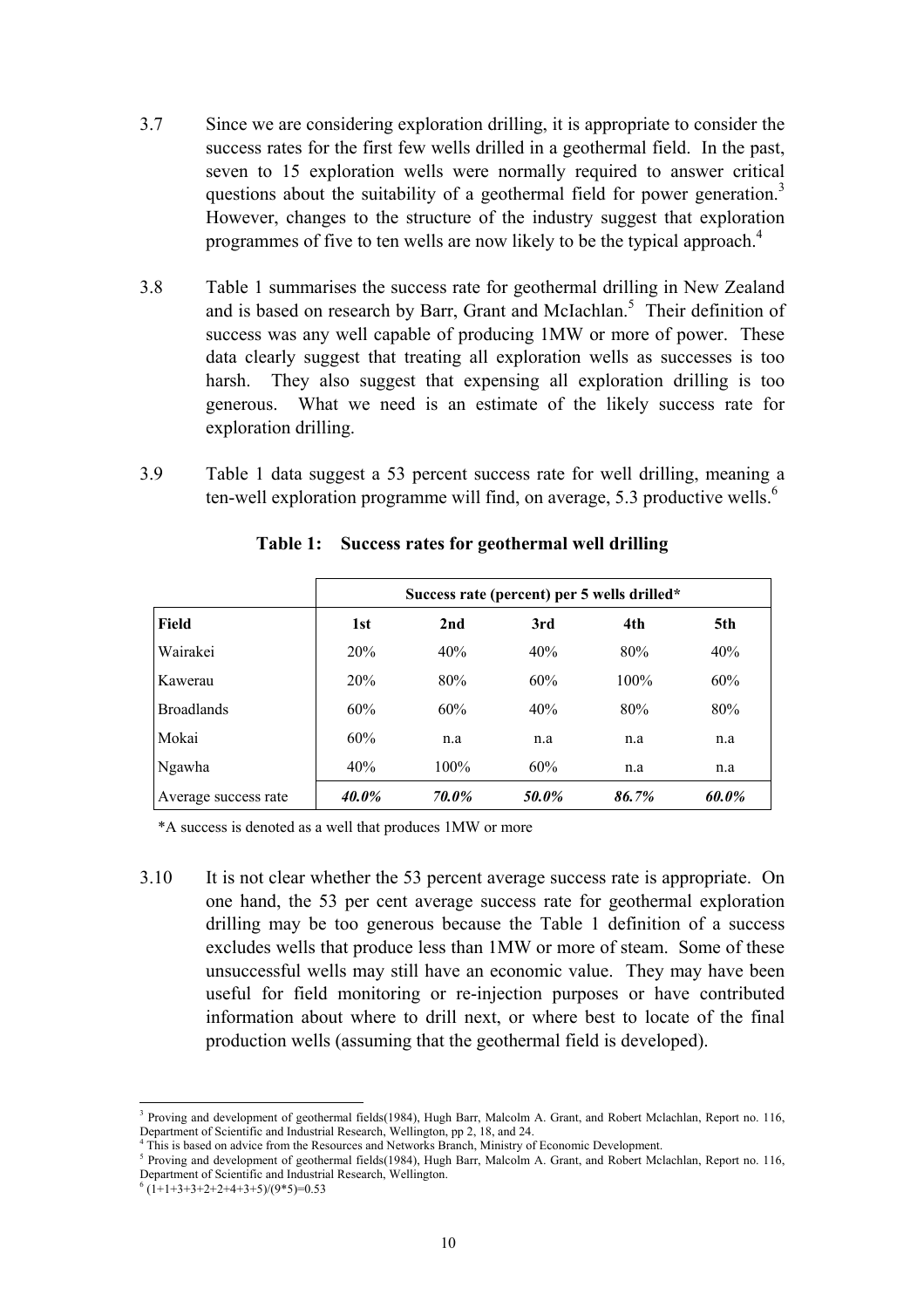- <span id="page-13-0"></span>3.11 On the other hand, the average success rate of 53 percent counts wells that produce more then 1MW of steam, even though these wells may be unsuitable for production purposes. Such wells may be either too distant or too difficult to use for production purposes.
- 3.12 On balance, we suggest that a 53 percent success rate is not an unreasonable estimate to use, although we invite feedback on this estimate. We would also be interested in receiving information about the success rates for exploration drilling in other geothermal fields and any different approaches that could take into account the uncertainty round what is or is not a successful well.

#### **Working out the amortisation rate**

- 3.13 Under the current depreciation rules, a geothermal well would be depreciated over 20 years once it is in use or is available for use. This suggests that a geothermal well can be used, on average, for 20 years – for example, the period for which it is connected to a power plant or can be connected to a power plant or some other income-generating asset.
- 3.14 A possible way of working out the amortisation period would be to multiply the average success rate for exploration drilling by the estimated useful life of a geothermal well. However, there is a draw back with this approach.
- 3.15 The current estimate of average useful life of a production well is 20 years.<sup>7</sup> Under the preceding assumptions, the amortisation period equals 10.67 years (0.53 x 20). This equals an annual straight-line deduction of 9.5 percent (1/10.67=.0938 rounded up). However, this approach does not produce the same present value of deductions as would allowing an immediate deduction for failed exploration drilling.
- 3.16 The amortisation rate of 9.5 per cent seems harsh when the present value of this stream of deductions is compared to the present value of deductions where an immediate deduction is allowed for failed wells and successful wells are depreciated over 20 years. $8\degree$  To address this concern we suggest an alternative approach.
- 3.17 We suggest using an amortisation rate of 11 percent straight line. Applying this rate results in the present value of deductions being approximately equal, between this approach and allowing an immediate deduction for failed wells and depreciating the successful wells over 20 years.

 $\overline{\phantom{a}}$ 7 Geothermal wells are treated the same as "borewells". In Determination 1 of the 2004 Income Tax Act, borewells have an estimated useful life of 20 years.

<sup>&</sup>lt;sup>8</sup> For comparing the present value of these streams of deductions, we use a discount rate of between 7 to 8 percent. For the depreciation stream of deductions we use the same average success rate of 53 per cent and assume a two year lag between the well being drilled and being used or available for use. This lag is based on the estimated time that it takes to build a power station.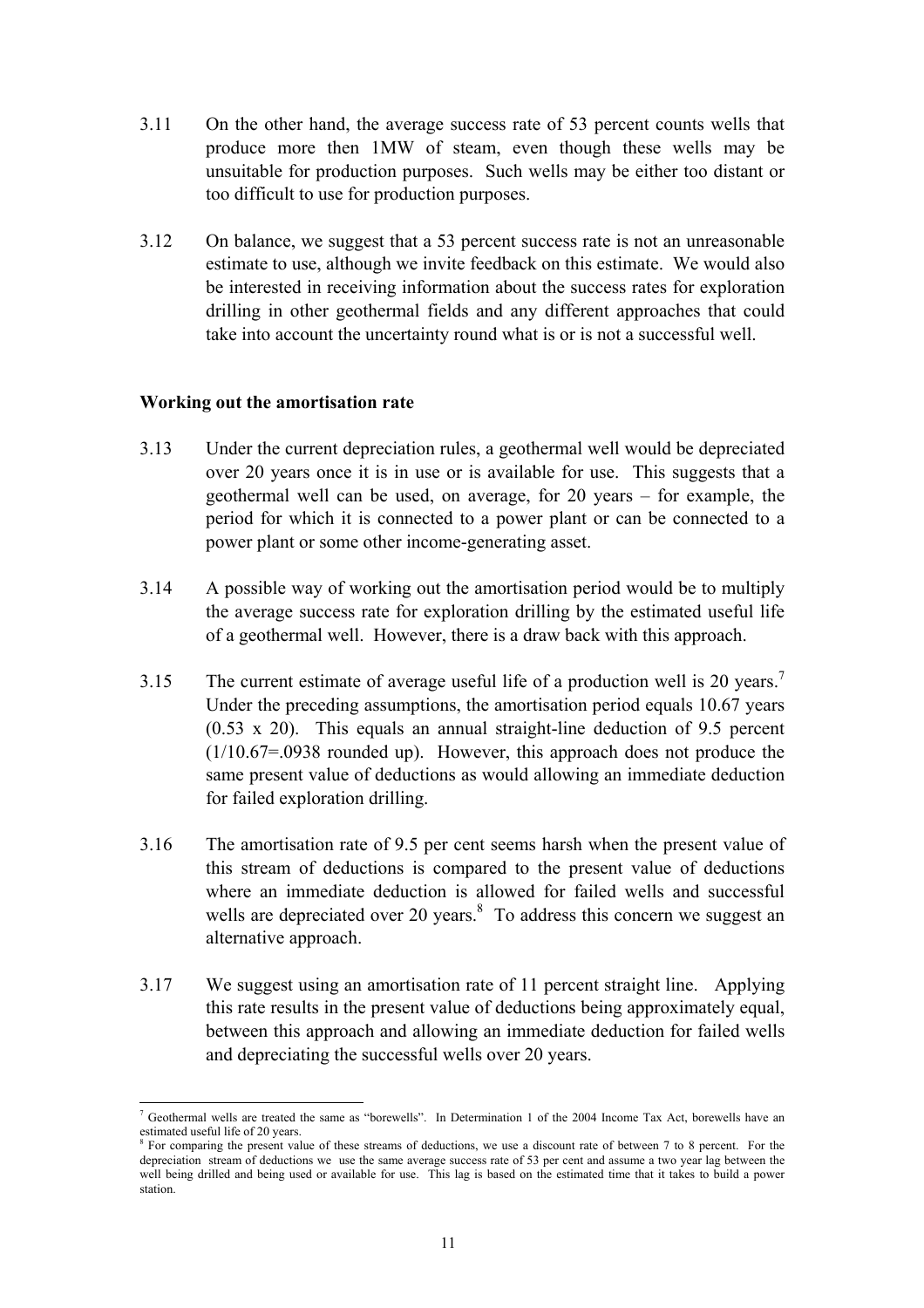<span id="page-14-0"></span>3.18 We invite submissions on the suggested modified averaging approach.

## **When to begin amortising**

- 3.19 We suggest, again for pragmatic reasons, that the calculation of the deductions for each well begin from the date that completion testing starts. Such an approach is likely to be more generous than the treatment under the ordinary depreciation rules as it can take around two years to construct and bring into production a geothermal power plant. However, given the uncertainties that surround the decision to build a power station, it seems a pragmatic starting point.
- 3.20 This suggestion is an approach to amortising expenditure on exploration drilling to resolve the issue of blackhole expenditure. We invite feedback and are especially interested in new information that may affect the estimate of average success rates for exploration drilling, comments on the proposed definition of exploration drilling and the suggested amortisation rate.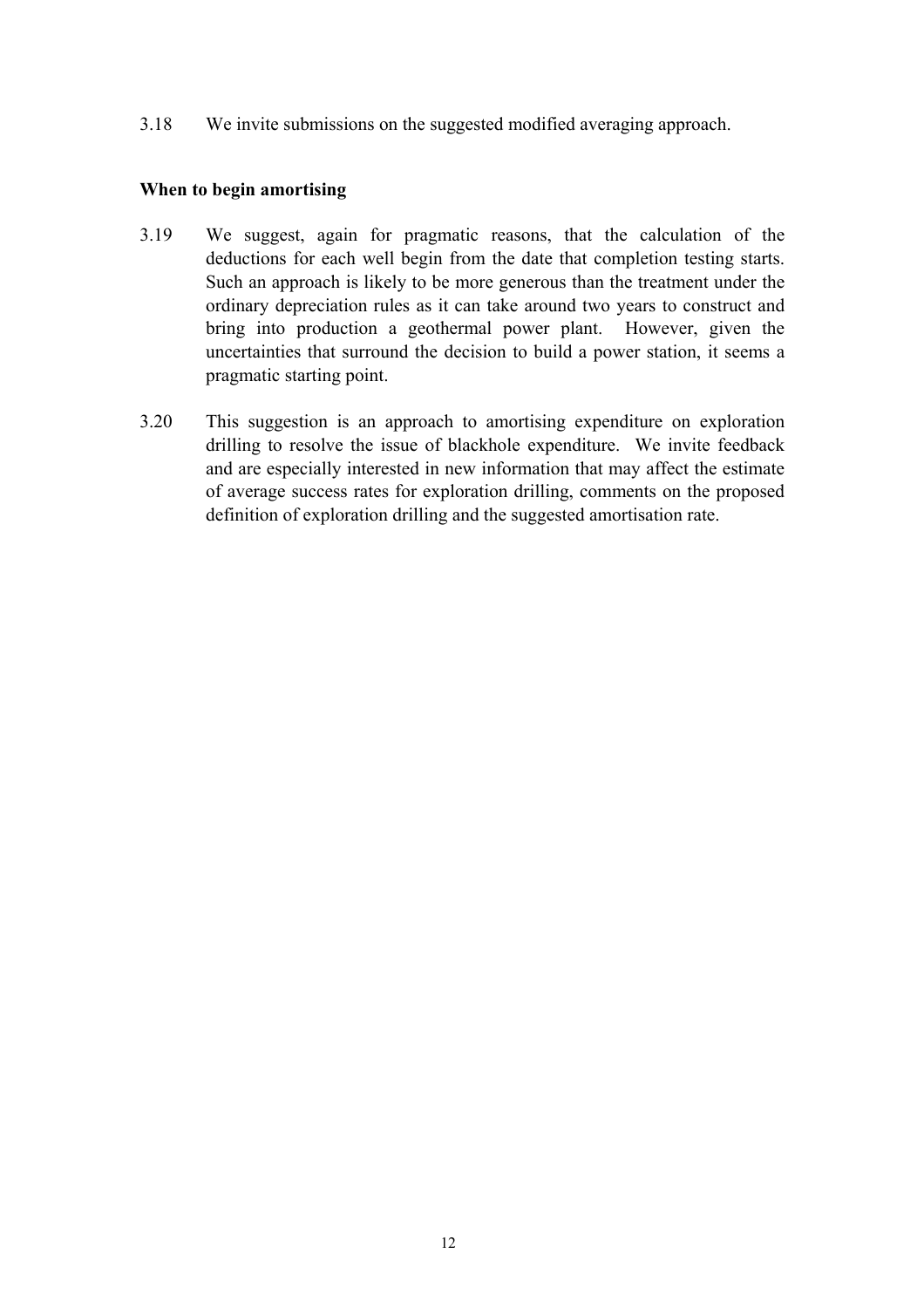# <span id="page-15-0"></span>**AN IMMEDIATE WRITE-OFF FOR WELL DRILLING EXPENDITURE IN CERTAIN CIRCUMSTANCES**

4.1 We also suggest that taxpayers be allowed to write off expenditure incurred on geothermal wells in certain situations.

## **Unsuccessful production drilling**

- 4.2 From time to time, new geothermal wells are required in a production field. While this production drilling is not as risky as exploration drilling, it sometimes produces wells that cannot be used for any purpose.
- 4.3 Because it is necessary to have a definition of "production drilling", we suggest it is drilling done after the date the first resource consent application that relates to the production phase is lodged. Here we assume that an explorer will seek to lock in as quickly as possible the rights to develop a viable geothermal discovery.
- 4.4 When production drilling turns out to be unusable, we suggest that a deduction be allowed for this expenditure. Examples of problems that make production drilling useless include well casing failures and discovering that the ground around the well has poor permeability.
- 4.5 To claim a tax deduction for failed production drilling, the accounting treatment must also mirror the tax treatment. This means that the well must also be written off for accounting purposes.
- 4.6 We invite submissions on this approach and invite ideas on how best to define "production drilling" in legislation.

#### **When the right to develop a field is abandoned**

- 4.7 As discussed in chapter 2, a geothermal field that is suitable for development may remain undeveloped for a number of years. During this time, deductions for the cost of exploration wells are allowed under the suggested amortisation rules. However, we also need rules to account for a total loss of value of the exploration wells. This could occur when:
	- the application to develop is not approved; or